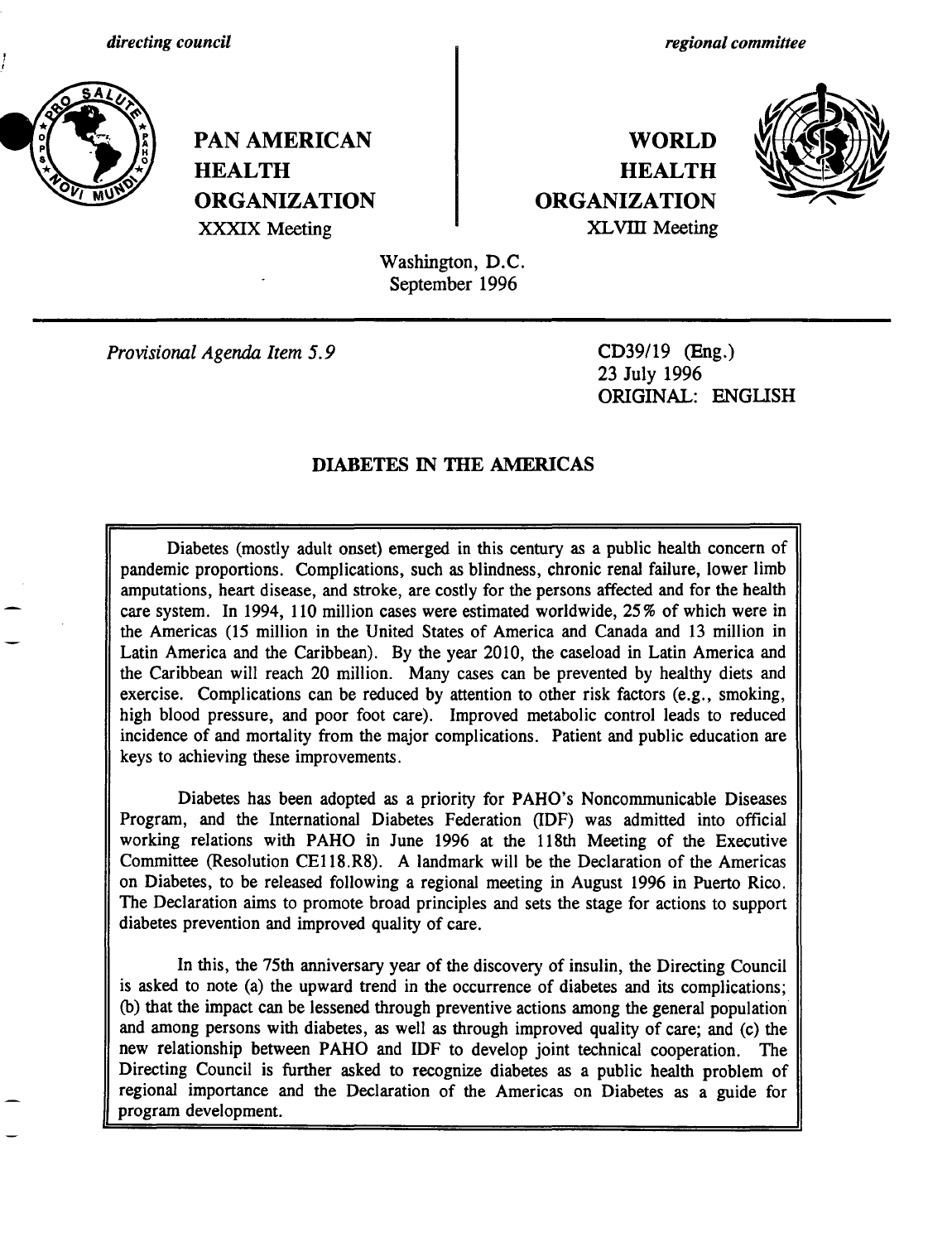### **CONTENTS**

 $\bar{\gamma}$ 

 $\mathbf{r}$ 

 $\mathbf{I}$ 

|    |                                                                                                               | Page |
|----|---------------------------------------------------------------------------------------------------------------|------|
|    |                                                                                                               |      |
| 1. |                                                                                                               |      |
| 2. |                                                                                                               |      |
| 3. |                                                                                                               |      |
| 4. |                                                                                                               |      |
| 5. |                                                                                                               |      |
| 6. |                                                                                                               |      |
| 7. | Partnership with the International Diabetes Federation 11<br>7.1 Development of Policies, Plans, and Norms 11 |      |
| 8. | Points for Consideration by the Directing Council 12                                                          |      |
|    |                                                                                                               |      |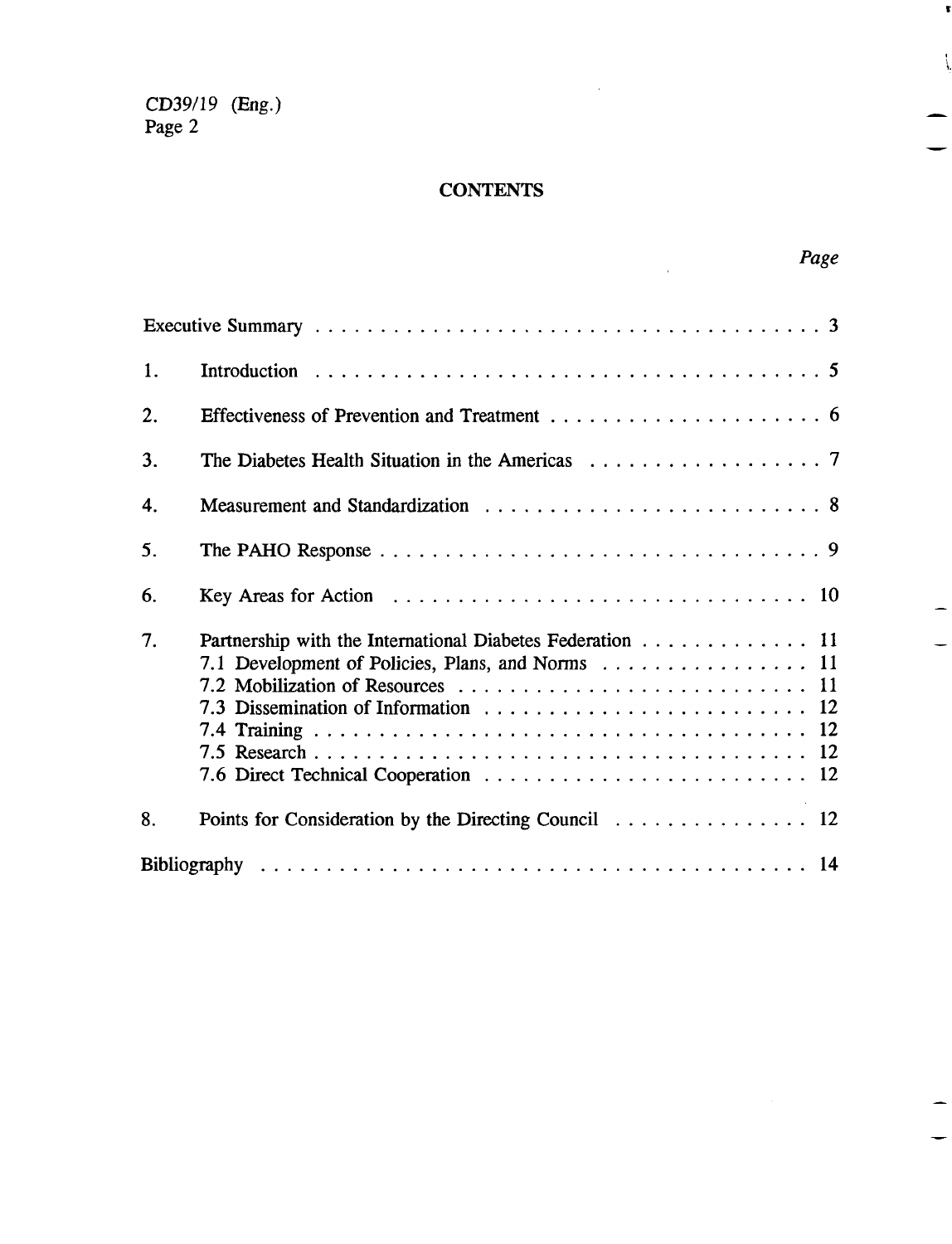#### EXECUTIVE SUMMARY

Diabetes (mostly adult onset) emerged in this century as a public health concern of pandemic proportions. Of underlying importance is the emergence of widespread overweight and obesity associated with high-fat, low-fiber diets, compounded by sedentary lifestyles. The complications of diabetes, including blindness due to diabetic retinopathy, chronic renal failure, foot ulcers and lower limb amputations due to peripheral vascular disease and peripheral neuropathy, heart disease, and stroke, are adversely affected by other risk factors (e.g., smoking, high blood pressure, and poor foot care).

In 1994, 110 million cases were estimated worldwide, 25 % of which were in the Americas (15 million in the United States of America and Canada and 13 million in Latin America and the Caribbean). By the year 2010, the number of cases in Latin America and the Caribbean will reach 20 million. Health care for diabetes already may consume up to 10% of some national health budgets.

Many cases of adult onset diabetes can be prevented through healthy diet and exercise. Complications can be reduced by attention to the other risk factors noted above. Improved metabolic control leads to reduced incidence of and mortality from the major complications. Patient and public education are keys to achieving these improvements.

The Pan American Health Organization adopted diabetes as a priority for the Noncommunicable Diseases Program in 1995, and the International Diabetes Federation (IDF) was admitted into official relations with PAHO in June 1996 at the 118th Meeting of the Executive Committee (Resolution CE118.R8). A landmark will be the Declaration of the Americas on Diabetes, to be released following a regional meeting in August 1996 in Puerto Rico. The Declaration aims to promote broad principles and sets the stage for actions to support diabetes prevention and improved quality of care for persons with diabetes.

In this, the 75th anniversary year of the discovery of insulin, the Directing Council is asked to note:

- The projected upward trend in the occurrence of diabetes and its complications throughout the Region;
- That the impact can be lessened through preventive actions among the general population and among persons with diabetes, as well as improved quality of care among those who already have the disease;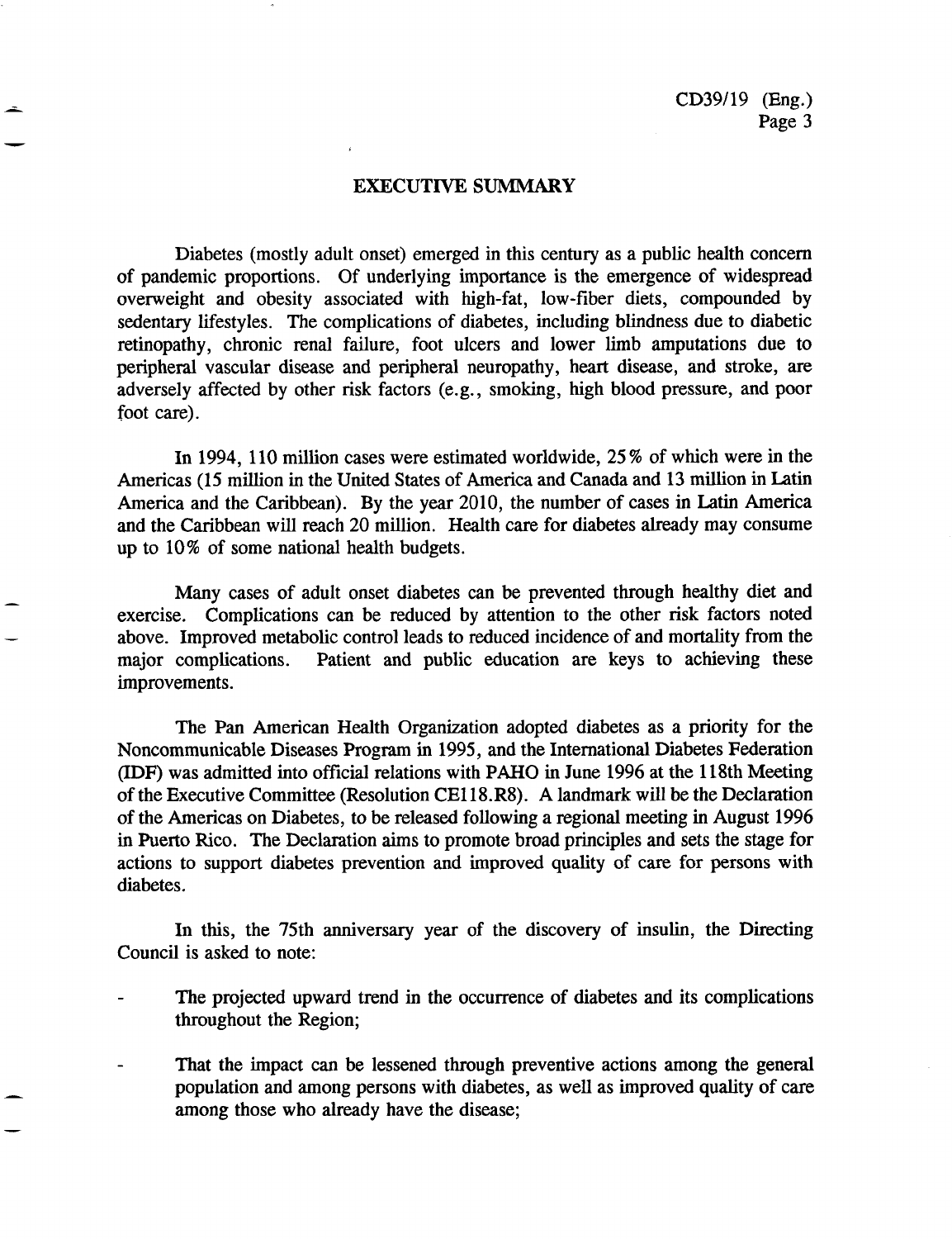- The new relationship between PAHO and IDF, which will facilitate the development of joint technical cooperation.

 $\bar{\mathbf{z}}$ 

The Directing Council is further asked to recognize diabetes as a public health problem of regional importance and the Declaration of the Americas on Diabetes as a guide for program development.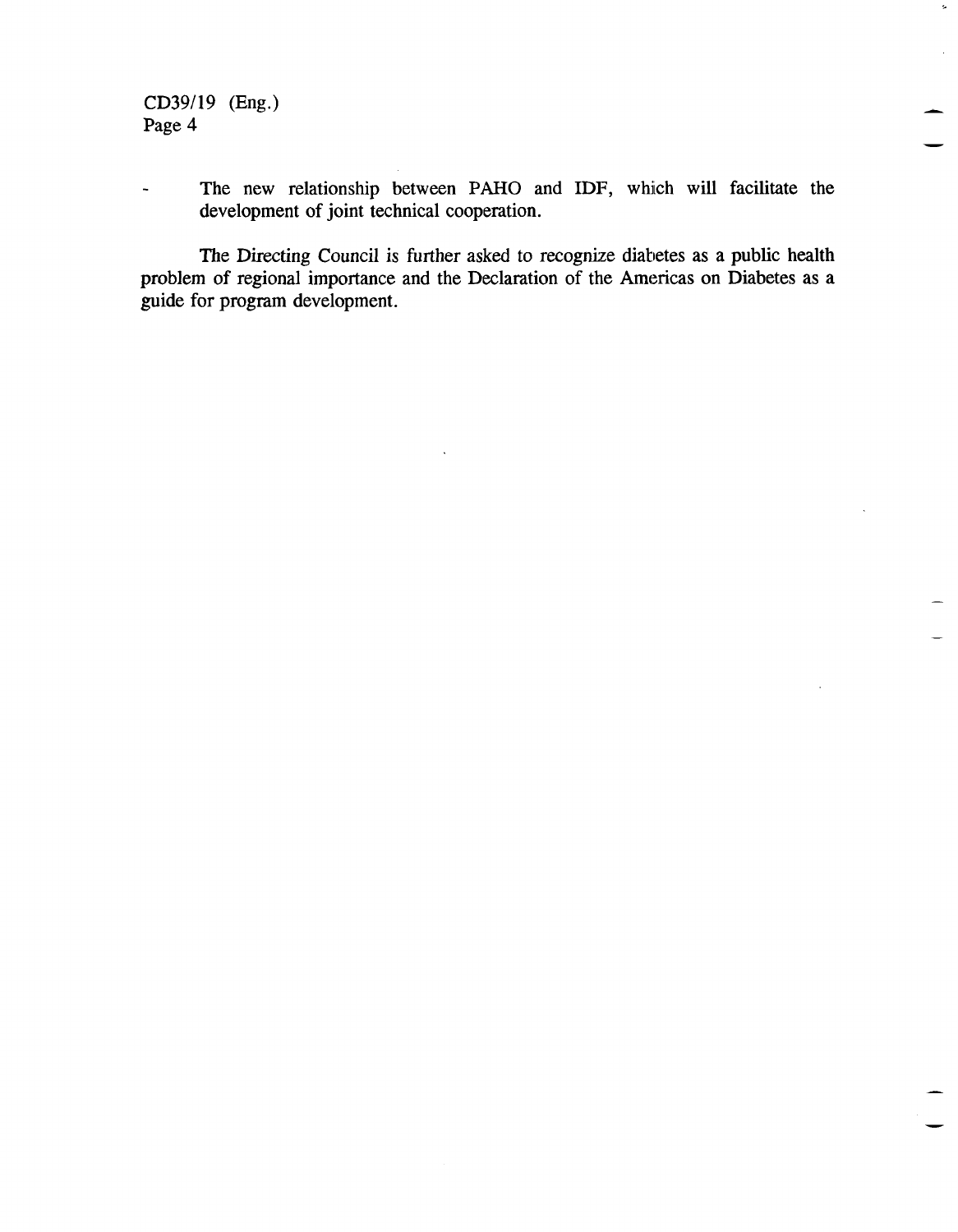#### 1. **Introduction**

Diabetes is a chronic disease characterized by a reduced capacity to use glucose, the most important energy source for the body. The body either does not produce enough of the hormone insulin or does not use insulin effectively, compromising its ability to convert glucose to energy. As a result, glucose increases in the blood, a situation which may lead to short- and long-term complications.

There are two major types of diabetes: insulin-dependent diabetes mellitus (IDDM or Type I) and non-insulin-dependent diabetes mellitus (NIDDM or Type II). Type I diabetes always needs insulin for treatment. Types I and II both require attention to diet, exercise, and other preventive measures (e.g., foot care), whether or not insulin is needed.

In both major forms, complications range from acute hypo- and hyperglycemic states, ketoacidosis, and infections to chronic conditions such as atherosclerosis, ischemic heart disease, retinopathy, nephropathy, neuropathy, and foot ulceration and amputation, as well as pregnancy complications and social impacts such as job discrimination in some settings.

The mortality risk among persons with IDDM is still many times higher than that of the general population (e.g., typically from 5 to 10 times higher than the general population in various studies, with wide variations depending on age, gender, and ethnicity). Persons with NIDDM suffer similar life- and health-threatening complications. Most of the difference between mortality and complication rates from IDDM and NIDDM is attributed to the longer duration of IDDM, which usually begins earlier in life.

Literally anyone can develop diabetes given the "correct" circumstances, but not everyone is equally at risk. A family history of the disease may reflect either an underlying genetic susceptibility or common risk factors (e.g., unhealthy diet) or both. Populations experiencing rapid cultural change appear to be especially at risk in all parts of the world. In the Americas, this includes indigenous peoples, Hispanic populations, and people of African, Asian, and Pacific origins. The prevalence increases with age and is slightly higher in women than in men.

In the Americas, diabetes is now an important cause of disability and death in virtually all countries. In Latin America and the Caribbean in 1990, diabetes officially accounted for 85,200 deaths, although the actual number may be much greater, due to underdiagnosis and inaccurate death certification, particularly among deaths classified as heart disease and stroke. In 1994, an estimated 28 million people suffered from this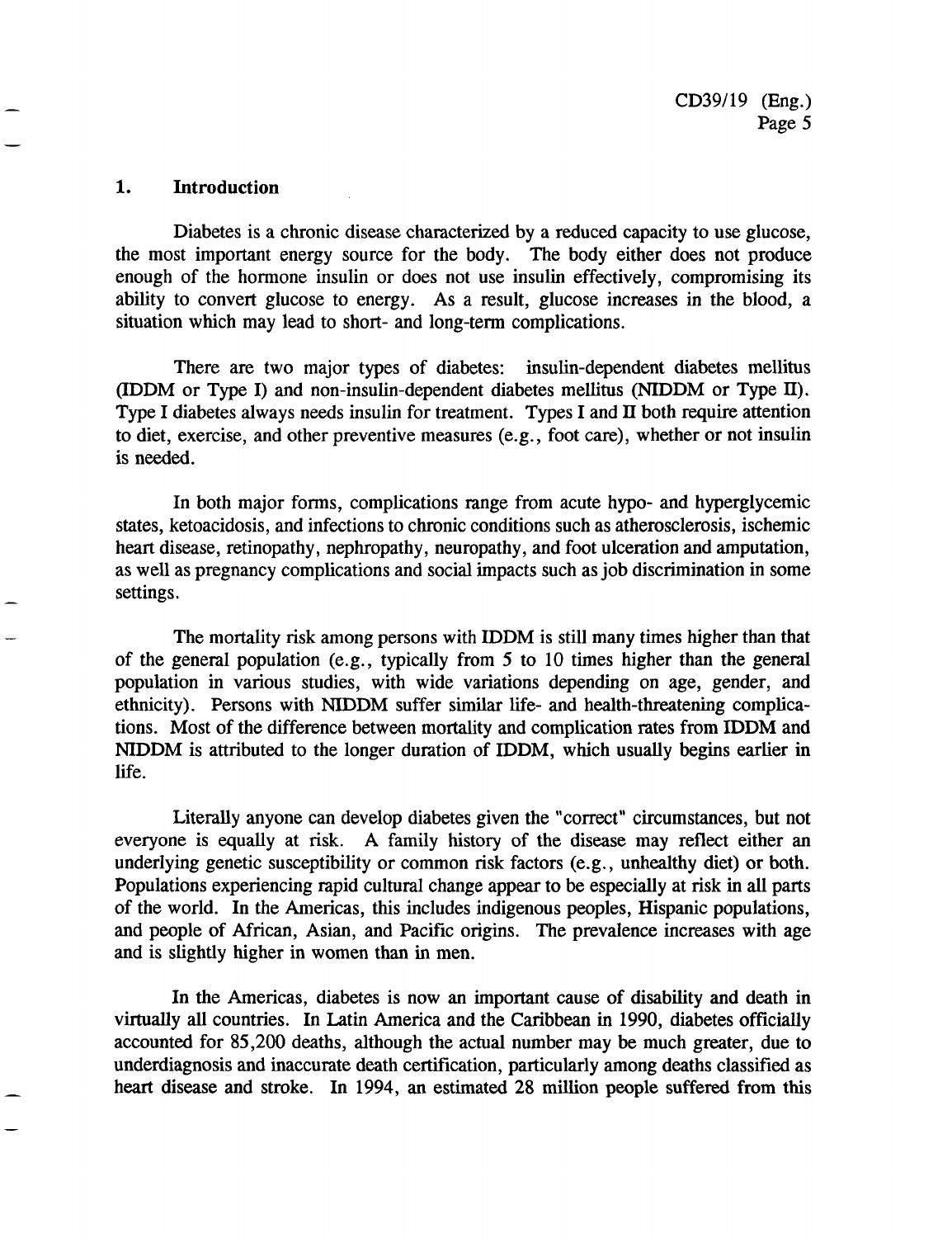disease throughout the Region of the Americas (see the section on "The Diabetes Health Situation in the Americas" below).

#### 2. Effectiveness **of Prevention and Treatment**

Most persons with diabetes have NIDDM, which is largely lifestyle-related and therefore, in principle, preventable through health promotion and lifestyle modification. Important among these are promotion of healthy weights, diets low in fat and high in fiber, smoking prevention and cessation, physical exercise, and control of high blood pressure.

Persons with IDDM also benefit greatly from the above measures. These can contribute to the prevention of secondary complications in a disease process that is under way.

The completion (1993) of the long-awaited Diabetes Control and Complications Trial (DCCT) in the United States and Canada, which was designed to evaluate the efficacy of rigorous treatment of IDDM to achieve improved metabolic control, demonstrated delayed onset and reduced progression of the major clinical complications: retinopathy, nephropathy, and neuropathy. The incidence of these complications was reduced by over 50% after seven years follow-up.

This particular study is considered a landmark in the field. Once the disease is established, the key to effective management is good metabolic control, which requires the active involvement of the patient in his or her own care.

Although no clinical trials have been reported to date similar to those of the DCCT that establish the benefits of near normalization of blood glucose in NIDDM, the American Diabetes Association notes the similarity between the two main forms of the disease and considers it reasonable to pursue the same goals for this condition, pending the outcome of further clinical trials (e.g., the United Kingdom Prospective Diabetes Study).

The efficacy of diet and exercise in reducing the incidence of NIDDM in persons with impaired glucose tolerance (a risk factor for NIDDM) has just been demonstrated in a trial involving 30,000 subjects in Da Qing, China. Reductions in the order of 50% were demonstrated after a period of six years follow-up (Source: U.S. National Institutes of Health, Phoenix; report in press). A similar trial is now under way in the United States.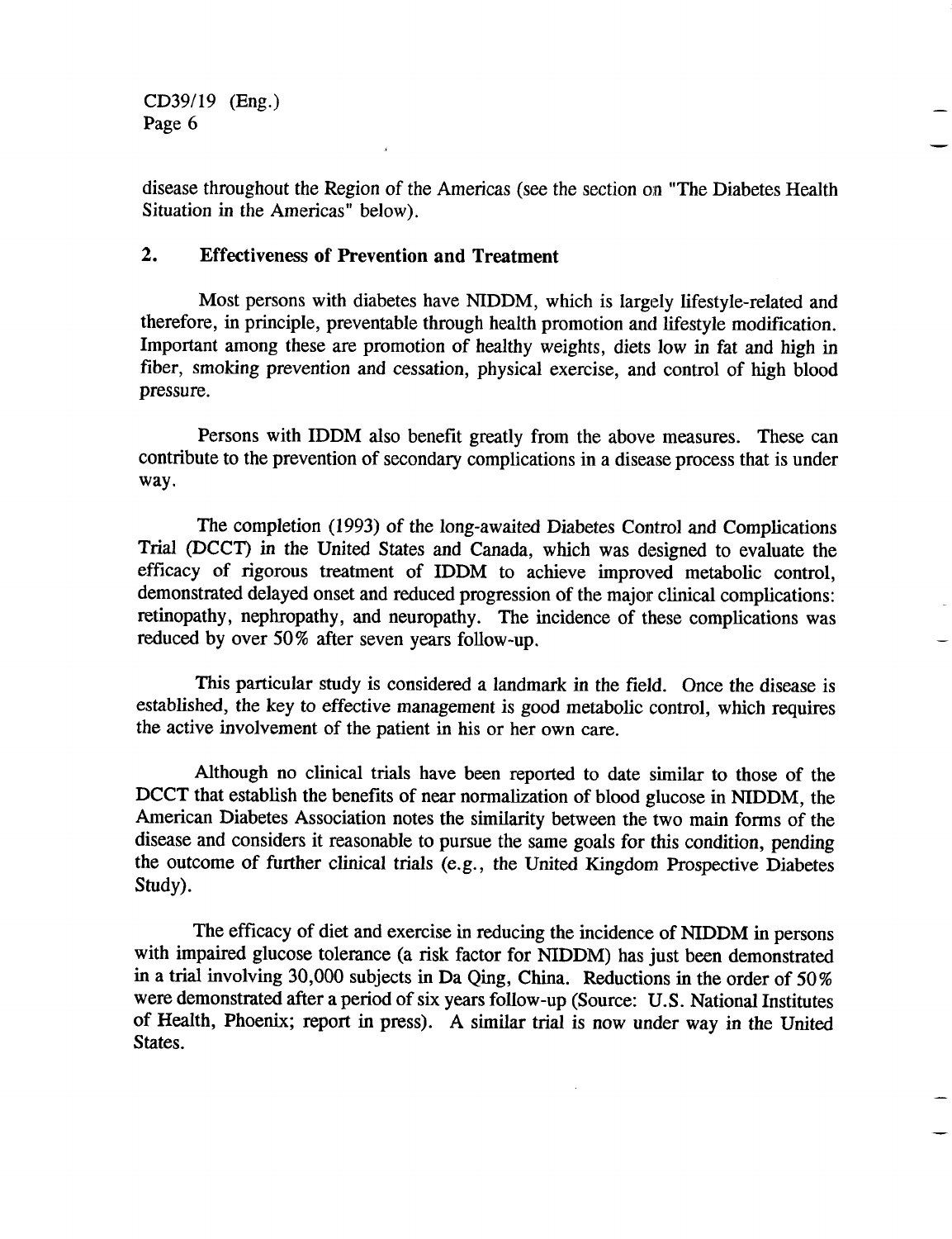#### **3. The Diabetes Health Situation in the Americas**

Diabetes has increased in incidence and prevalence throughout the twentieth century. The disease is now a major international public health problem with an estimated 110 million cases worldwide in 1994. The incidence and prevalence of the disease are projected to increase over the coming decades. It is justifiable to refer to this situation as a "global pandemic."

In the Americas in 1994 (Table 1), there were estimated to be 28 million cases, 15 million in the United States and Canada and 13 million in Latin America and the Caribbean. The caseload in Latin America and the Caribbean is projected to increase to 20 million by the year 2010, taking into account aging populations, social changes, and associated risk factors. These estimates are conservative (see Figure 1).

#### **Table 1**

#### **Diabetes Projections from 1994 to 2010 (in thousands)**

|                          | 1994        |              | 2000        |              | 2010        |              |
|--------------------------|-------------|--------------|-------------|--------------|-------------|--------------|
|                          | <b>IDDM</b> | <b>NIDDM</b> | <b>IDDM</b> | <b>NIDDM</b> | <b>IDDM</b> | <b>NIDDM</b> |
| Mesoamerica              |             |              |             |              |             |              |
| (including Mexico)       | 420         | 3,662        | 615         | 5,382        | 807         | 7,107        |
| Caribbean Islands        | 105         | 913          | 142         | 1,257        | 184         | 1,597        |
| South America            | 765         | 6,740        | 922         | 8,151        | 1,076       | 9,475        |
| <b>Subtotal</b>          | 1,290       | 11,315       | 1,679       | 14,790       | 2,067       | 18,179       |
| Canada and United        |             |              |             |              |             |              |
| <b>States of America</b> | 1,683       | 13,402       | 1,882       | 15,094       | 2,081       | 16,787       |
| Total                    | 2,973       | 24,717       | 3,561       | 29,884       | 4,148       | 34,966       |
|                          |             |              |             |              |             |              |

Source: International Diabetes Institute, Melbourne, Australia. WHO Collaborating Center for Diabetes Mellitus.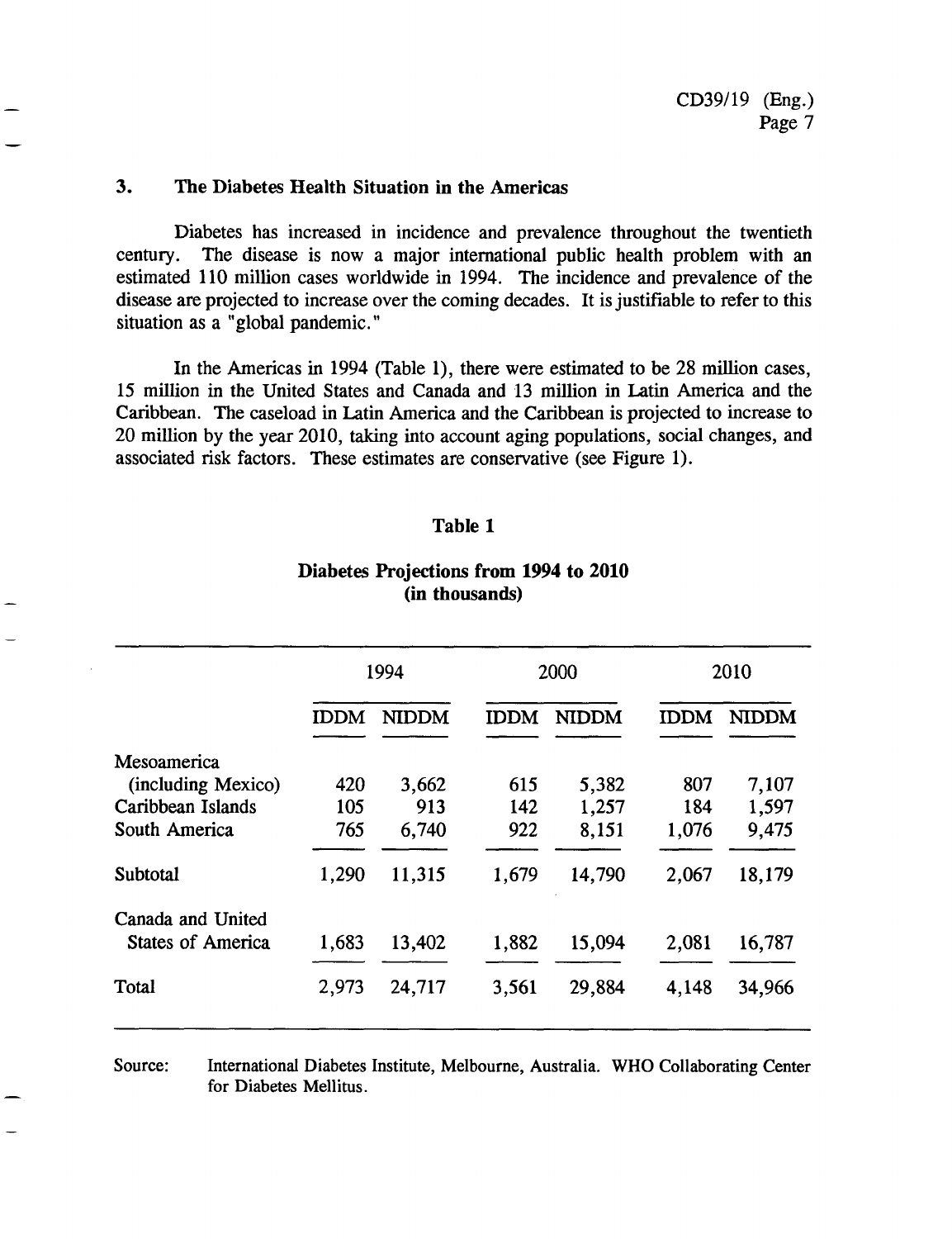#### **Figure 1**

# **Millions** *4-0* \_ **Canada &i USA Latin America & Caribbean ' The Americas** 30 *20 \_-*  $10$ OL JA KARAKARA LA JA KARAKARA LA JA KARAKARA LA J 1994 **'010**

<u>2000 - 2000 - 2000 - 2000 - 2000 - 2000 - 2000 - 2000 - 2000 - 2000 - 2000 - 2000 - 2000 - 2000 - 2000 - 2000 - 2000 - 2000 - 2000 - 2000 - 2000 - 2000 - 2000 - 2000 - 2000 - 2000 - 2000 - 2000 - 2000 - 2000 - 2000 - 2000</u>

#### **Diabetes Projections for the Americas: 1994 to 2010**

These trends are a result of rapid cultural changes taking place in Latin America and the Caribbean with consequent impact on diet and lifestyle, compounded by aging populations.

Because of the upward trend in caseload and high complication rates in persons whose diabetes is not well controlled, there will be an increasing burden on health services and the families of persons with diabetes. Much of the projected impact is inevitable, but much also can be prevented and better managed than is the case now.

Major potential exists to lessen this impact through both primary prevention to reduce incidence and secondary prevention, that is, improved quality of care to reduce the frequency of complications.

#### 4. **Measurement and Standardization**

Until recently, lack of standard criteria for the diagnosis of diabetes in its various forms has impeded both clinical and public health understanding of the disease. In the Americas, the estimated annual incidence rates for IDDM vary widely, from 0.7 cases per 100,000 in Peru to 27 among males on Prince Edward Island in Canada. The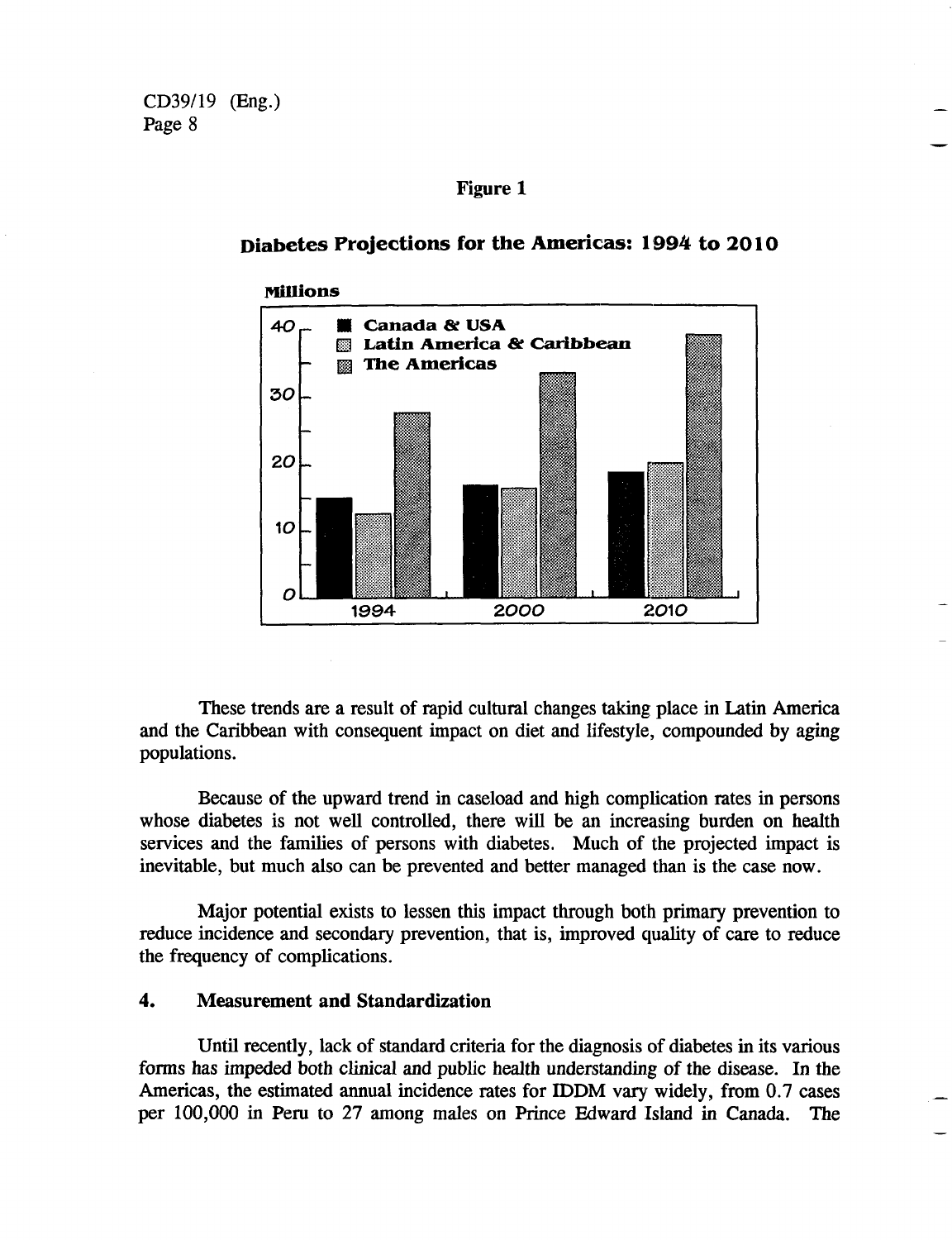prevalence of NIDDM is thought to range from 1.4% among the Mapuche Indians in Chile to 17.9 % among adult Jamaicans. The highest prevalence and incidence rates for NIDDM in the world have been documented among the Pima Indians of Arizona, with a majority of adults having the disease. The difference in estimated rates of incidence and prevalence of these conditions among various populations suggests much scope for both epidemiological and health services research in support of the development of intervention programs.

In recent years, the World Health Organization, the International Diabetes Federation, and other learned bodies have moved to standardize the criteria for diagnosis of diabetes. Equally, there has been an effort to formalize the methodology for assessing its prevalence in populations. However, compared with North America, Europe, Southeast Asia, and the Pacific, there have been relatively few well-designed prevalence studies conducted in Latin America and the Caribbean. Such studies are required to define the needs of populations, including baselines for interventions and evaluations of program impact. Given the lifestyle associations with NIDDM, similar information is also required on risk factors among populations for the disease and its complications (e.g., obesity, physical inactivity, hypertension, elevated cholesterol, smoking).

#### *5.* **The PAHO Response**

In view of this emerging impact and the obvious potential to reduce it by both increasing the prevention effort and improving the quality of metabolic control, the Pan American Health Organization in 1995 included diabetes program development support as a priority for its newly formed Noncommunicable Diseases Program (HCN). Advisory support for this process was obtained from the WHO diabetes program. Initial emphasis was placed on consensus development activities, in association with the Latin American Association for Diabetes (ALAD), the Caribbean Diabetes Association (CDA), and the International Diabetes Federation (IDF), which has entered into a formal relationship with PAHO.

Other important initiatives over the first year of the program include development of a diabetes-based approach for integrated management of chronic diseases programs (being piloted in the English-speaking Caribbean); support to a regional epidemiology training course in Colombia; support to an IDF regional course for the leadership of national diabetes associations; design work for a study to demonstrate the clinical and economic impacts of diabetes education quality improvements in one Member State; translation into Spanish of the IDF publication, *Lowering the Price of Ignorance - A World View on Diabetes Education;* and release of a brochure entitled *Diabetes in the Americas: Facts for Health Professionals.*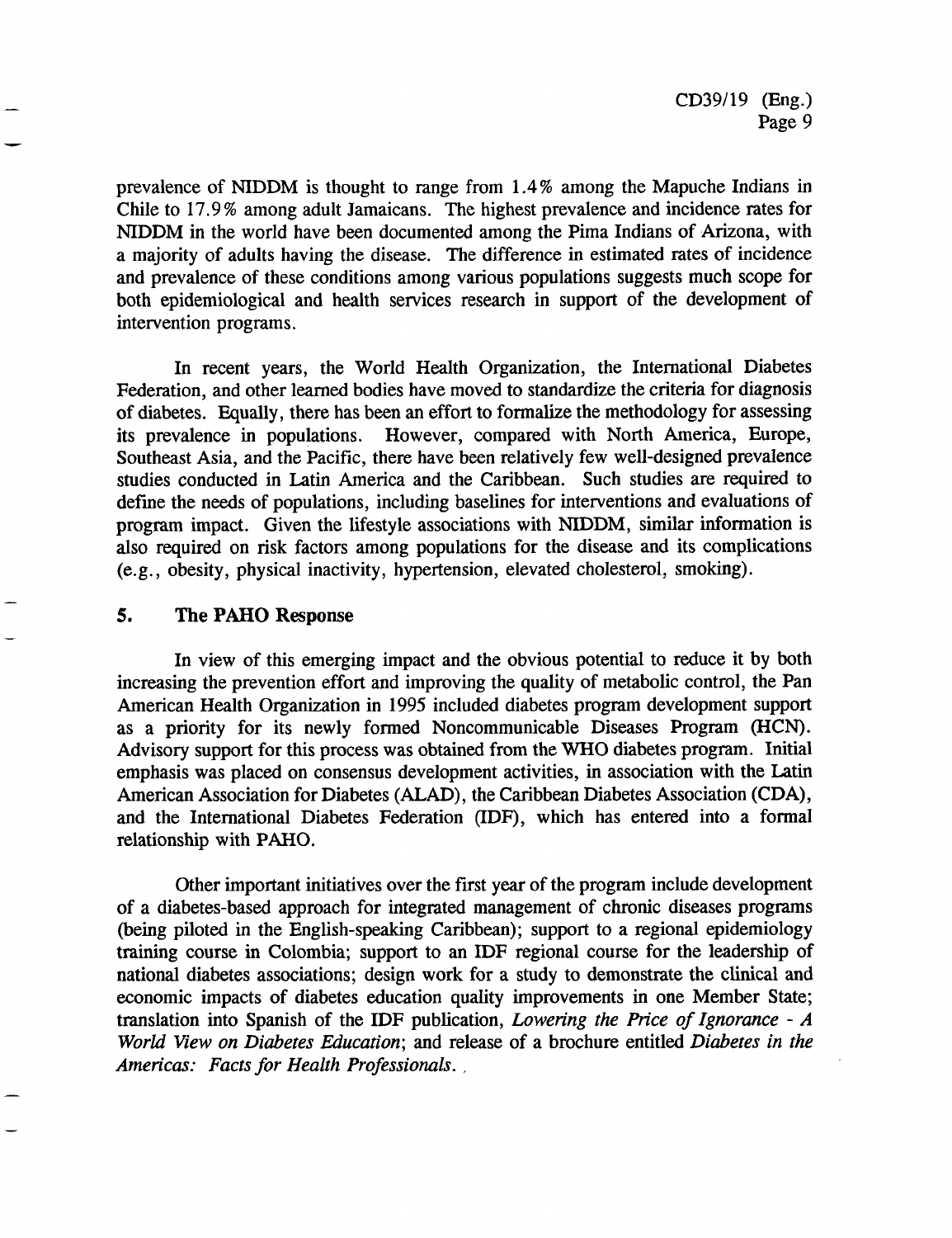These activities to date have been highlighted internally by a significant level of interprogrammatic collaboration, notably between the Noncommunicable Diseases Program and the offices of Publications and Editorial Services (DBI), External Relations (DEC), and Public Information (DPI), and the Public Policy and Health Program (HDD).

The increasing impact of diabetes and the availability of effective prevention and treatment justify increasing attention at policy, public health, and clinical levels in all countries.

#### 6. Key Areas **for Action**

As with other major chronic diseases which have emerged to preoccupy health services in the latter part of the twentieth century, there is much that can be done to better manage the impact of diabetes on individuals and societies. Key areas for action are:

- Promotion of healthy weights and reduction of dietary fat intake which, together  $\overline{a}$ with regular physical exercise, could reduce the incidence of diabetes, (NIDDM) by as much as 50%;
- Reduction of risk factors such as smoking and high blood pressure which, when combined with improved metabolic control, could reduce: complication rates in the order of 50% or more;
- Improved quality of care, with increased emphasis on self care (including patient and family within the health team), which will improve the quality of life for persons with diabetes and also reduce the health care costs per patient (e.g., by reduced complications);
- Support for the development of well-managed diabetes programs at local and national levels, integrated within programs for control of chronic diseases of major public health importance;
- Fostering of national diabetes associations with the potential to assist in the  $\overline{\phantom{a}}$ prevention and control of the disease, through activities ranging from patient and public education and support for clinical training to community care and resource mobilization.

 $\ddot{\phantom{a}}$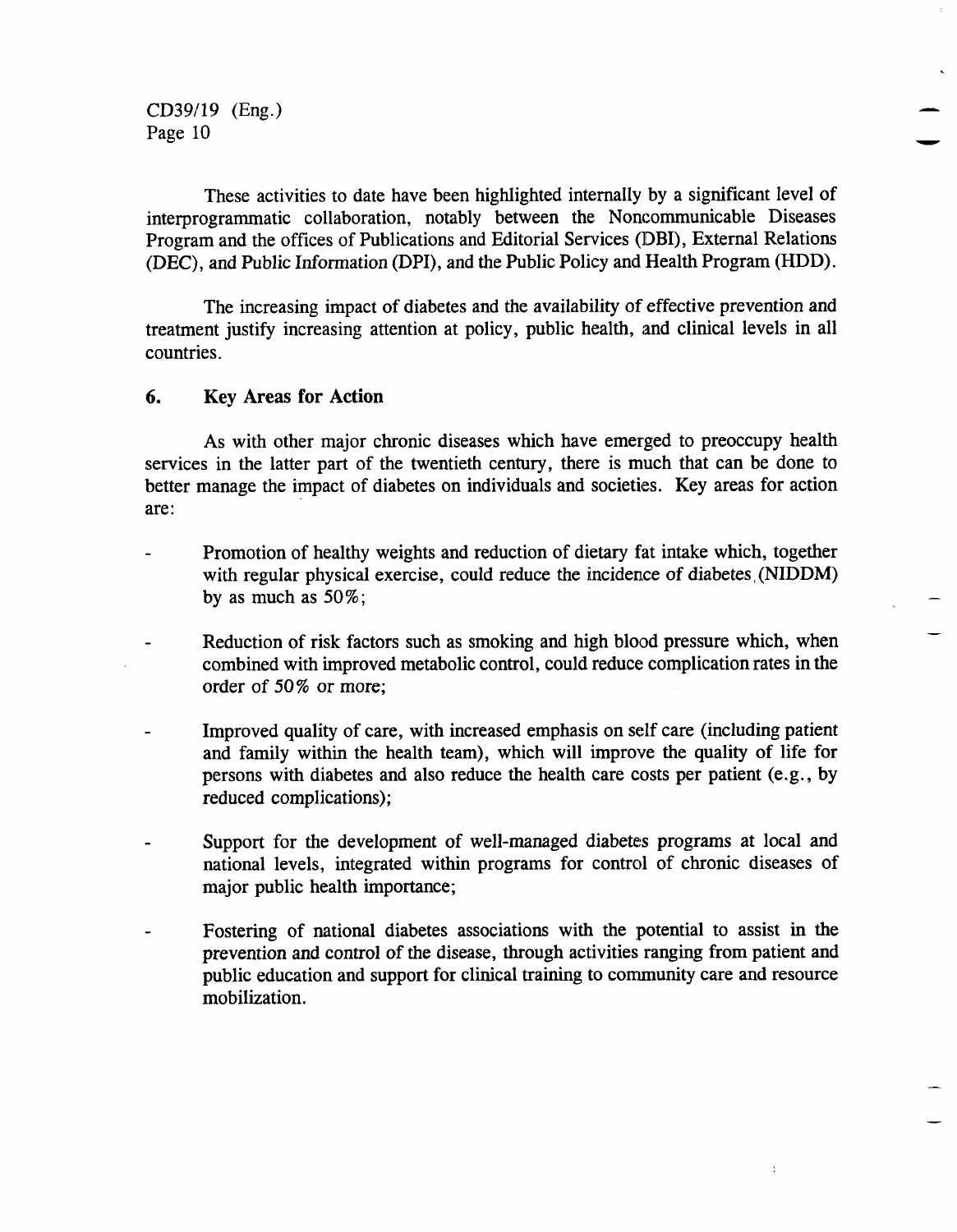#### **7. Partnership with the International Diabetes Federation**

The International Diabetes Federation (IDF) was admitted into official working relations with PAHO in June 1996 at the 118th Meeting of the Executive Committee (Resolution CE118.R8).

A six-year joint program recognizes diabetes as a public health priority, notes general agreement regarding the approaches needed to address this priority, and proposes that PAHO and IDF coordinate their activities in the Americas in this area.

Operationally, the activities will involve collaboration of PAHO with the North, South, and Central American Councils of IDF and will be consistent with PAHO's classification of technical cooperation, examples of which are described below:

#### 7.1 *Development of Policies, Plans, and Norms*

The Pan American Health Organization and the International Diabetes Foundation are joint sponsors of the Declaration of the Americas on Diabetes and will provide support for the subsequent development of national implementation plans. The Declaration represents a major achievement for the partners: it will be released following a regional meeting on 2-4 August in Puerto Rico. Participants, in addition to PAHO and IDF, include representatives from health ministries, national diabetes associations, other official agencies, and nongovernmental organizations, as well as from industry. The Declaration outlines broad principles for diabetes program development, with attention to both prevention and improved quality of care, and sets the stage for a process of implementation over the foreseeable future similar to that which followed the Saint Vincent Declaration on Diabetes Care and Research in Europe (1989).

#### 7.2 *Mobilization of Resources*

Four areas of action are specified in the agreement establishing the joint program. These are relatively self-explanatory:

- Development of national diabetes associations;
- Private sector support for public health/population strategies;
- Promotion of self care through emphasis on patient education;
- Joint sponsorship of regional- and national-level forums.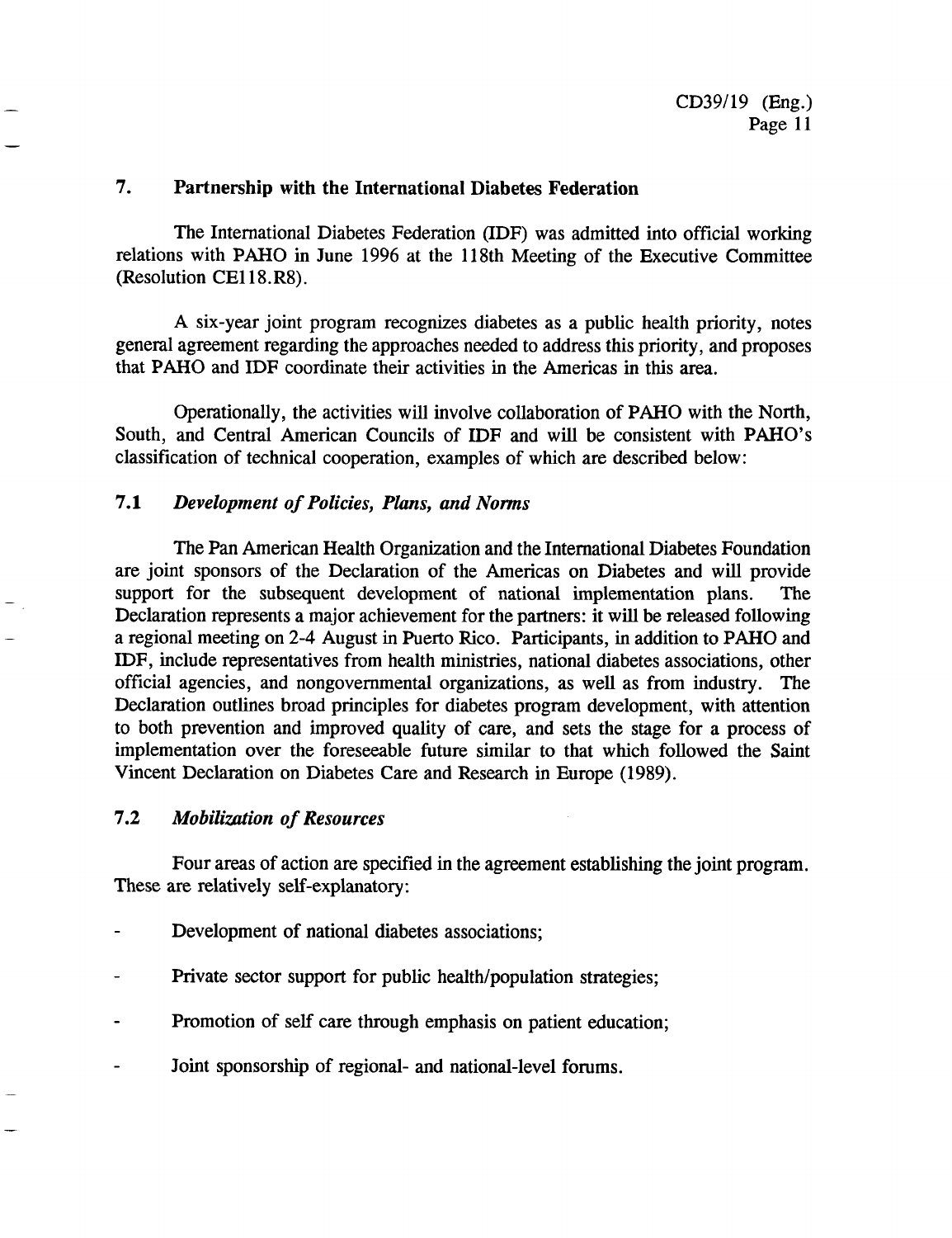An example of the role of private sector support is the decision by Boehringer-Mannheim to fund the Spanish translation and publication by PAHO of the IDF monograph, *Lowering the Price of Ignorance: A World View on Diabetes Education.* This publication was released in July 1996.

#### 7.3 *Dissemination of Information*

The joint program agreement specifies development and dissemination of reliable information on the impact of diabetes in the Americas, its prevention and control, and cost-effective methods of improving program quality. Both institutions have been developing such information independently until now, and it is expected that a joint effort to pool information and expertise will be more productive and efficient.

#### *7.4 Training*

The agreement calls for both institutions to combine expertise so as to address training needs in the areas of management and decision-making, program implementation and evaluation, and public education. An example of this is PAHO's promotion of and participation in an IDF leadership course for diabetes associations in Uruguay in August 1996.

#### *7.5 Research*

Operational research will be conducted to guide and evaluate the above-noted areas of technical cooperation. It is anticipated that this will mostly address the need to cover the implementation, monitoring, and evaluation of the Declaration of the Americas on Diabetes and the more detailed development initiatives to which this joint program will give rise.

#### *7.6 Direct Technical Cooperation*

The relationship between PAHO and IDF is expected to assist each institution to work more effectively through either ministries of health or national diabetes associations.

#### **8. Points for Consideration by the Directing Council**

In this, the 75th anniversary year of the discovery of insulin by Banting, Macleod, Best, and Collip in Canada, the Directing Council is asked:

(a) To note the projected upward trend in the occurrence of diabetes and its complications throughout the Region;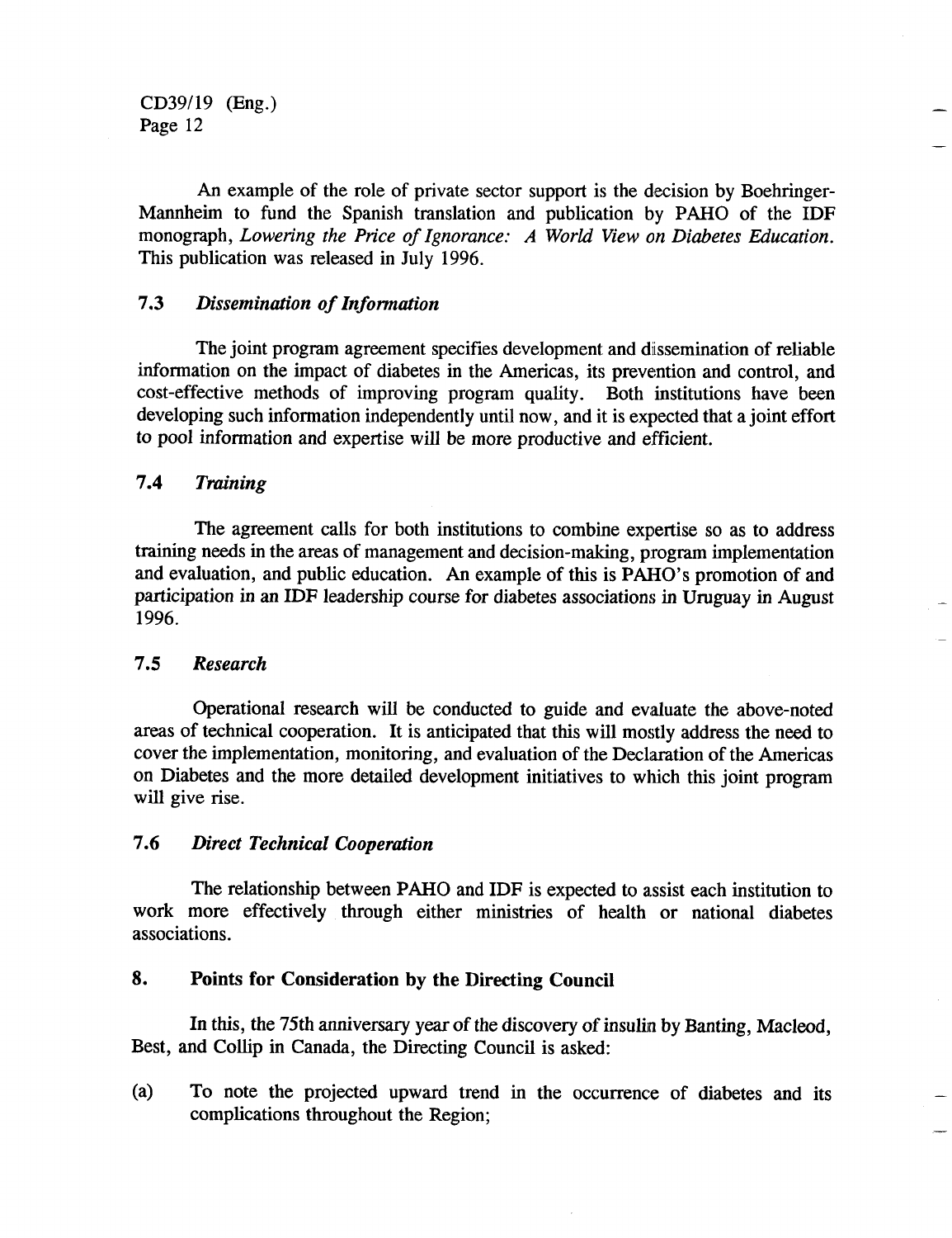- (b) To note that the impact can be lessened through preventive actions among the general population and among persons with diabetes, and through improved quality of care (with emphasis on metabolic control) among those who already have the disease;
- (c) To note the new relationship between PAHO and IDF to develop joint technical cooperation;
- (d) To recognize diabetes as a public health problem of regional importance and the Declaration of the Americas on Diabetes as a guide for program development.

In order to implement the resolutions of the Directing Council, PAHO would assign resources from the Noncommunicable Disease Program in the Division of Disease Prevention and Control. These resources amount to US\$ 33,000 in operating costs and \$52,000 in personnel support for the biennium 1996-1997. Main activities to be supported with the latter are direct technical cooperation and mobilization of extrabudgetary support. So far a grant of \$160,000 has been secured to conduct an economic evaluation of diabetes management at the country level.

The International Diabetes Federation, North, Central, and South America Regional Councils, was admitted into official relations with the Pan American Health Organization by Resolution CE118.R8 of the 118th Meeting of the Executive Committee (June 1996). In the agreement for the six-year joint program, a commitment was made to mobilization of resources, dissemination of information, training, and research.

It is expected that at the country level there will be capabilities to generate counterpart activities with the common objective of program development through an integrated approach to chronic disease prevention and control.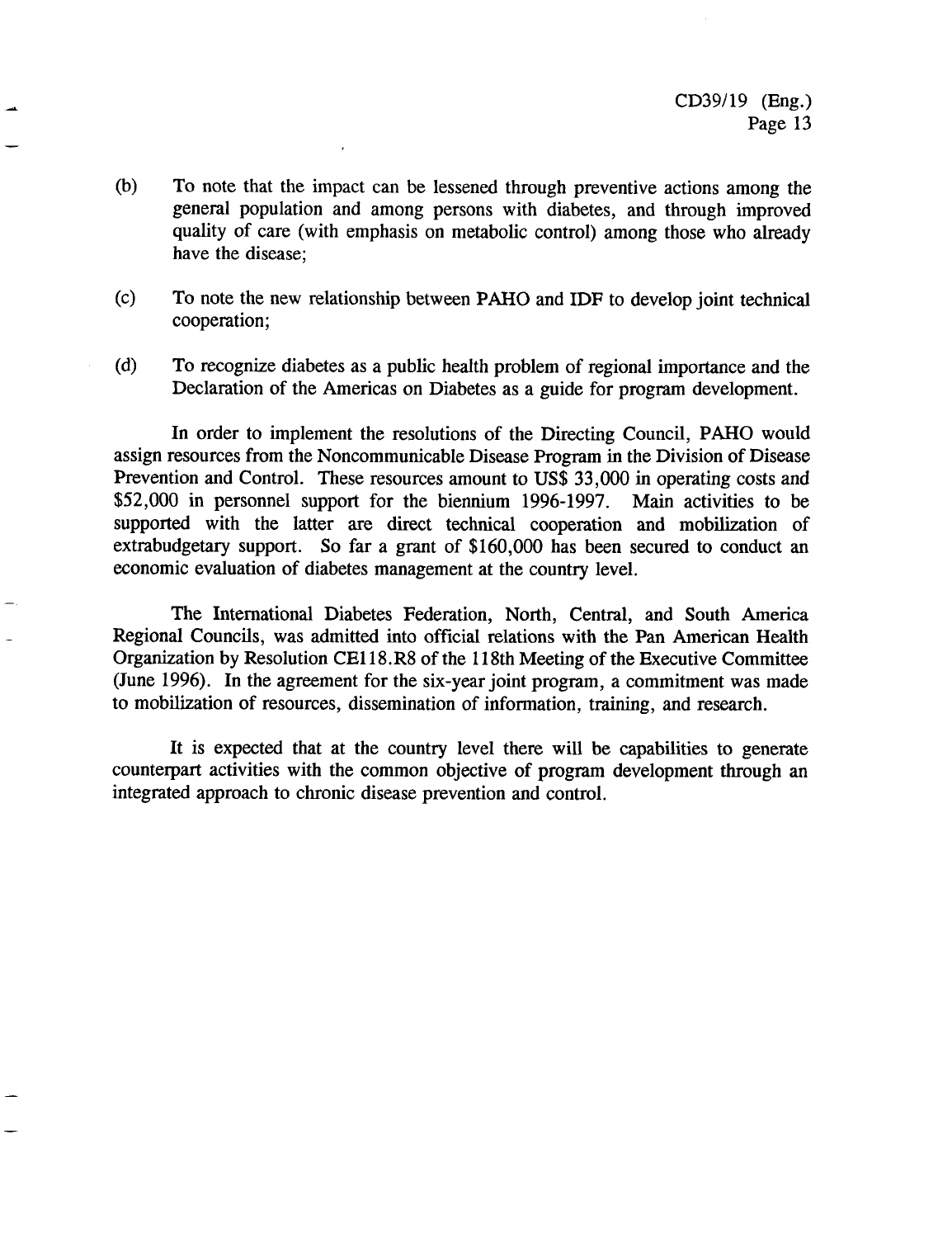#### BIBLIOGRAPHY

ł.

American Diabetes Association. Standards of Medical Care for Patients with Diabetes Mellitus. *Diabetes Care* 1995;18(Supp 1):8-15.

The Diabetes Control and Complications Trial Research Group. The Effect of Intensive Treatment of Diabetes on the Development and Progression of Long-Term Complications in Insulin-Dependent Diabetes Mellitus. *N. Eng. J. Med.* 1993;329(14):977-986.

King H, Rewers M. Diabetes in Adults is Now a Third Worldl Problem. *Bull. WHO* 1991 ;69(6):643-648.

Knowler WC, Pettitt DJ, Saad MF, Bennett PH. Diabetes Mellitus in the Pima Indians: Incidence, Risk Factors and Pathogenesis. *Diabetes/Metabolism Reviews* 1990;6(1):1-27.

Llanos G, Libman I. Diabetes in the Americas. *PAHO Bull.* 1994;28(4):285-301.

McCarty D, Zimmet P. *Diabetes 1994 to 2010, Global Estimates and Projections.* International Diabetes Institute (Melbourne), International Diabetes Federation Congress, Kobe, Japan, 1994.

Murray CJL, Lopez AD. *Global Comparative Assessments in the Health Sector.* Geneva: World Health Organization; 1994.

National Institutes of Health. *Diabetes in America.* 2nd Edition. NIH Publication No. 95-1468; 1995.

Ragoobirsingh D, Lewis-Fuller E, Morrison E. The Jamaican Diabetes Survey: A Protocol for the Caribbean. *Diabetes Care* 1995;18:1277-9.

The Saint Vincent Declaration on Diabetes Care and Research in Europe. *Acta Diabetol* 1989; 10(Supp.): 143-4.

White F. *Importance of Consensus on the Prevention and Control of Diabetes in Latin America and the Caribbean.* Revista de la Asociación Latinoamericana de la Diabetes. 1996;IV,1:18-21.

World Health Organization. *Diabetes Mellitus.* Technical Report Series No. 727. Geneva: WHO; 1985.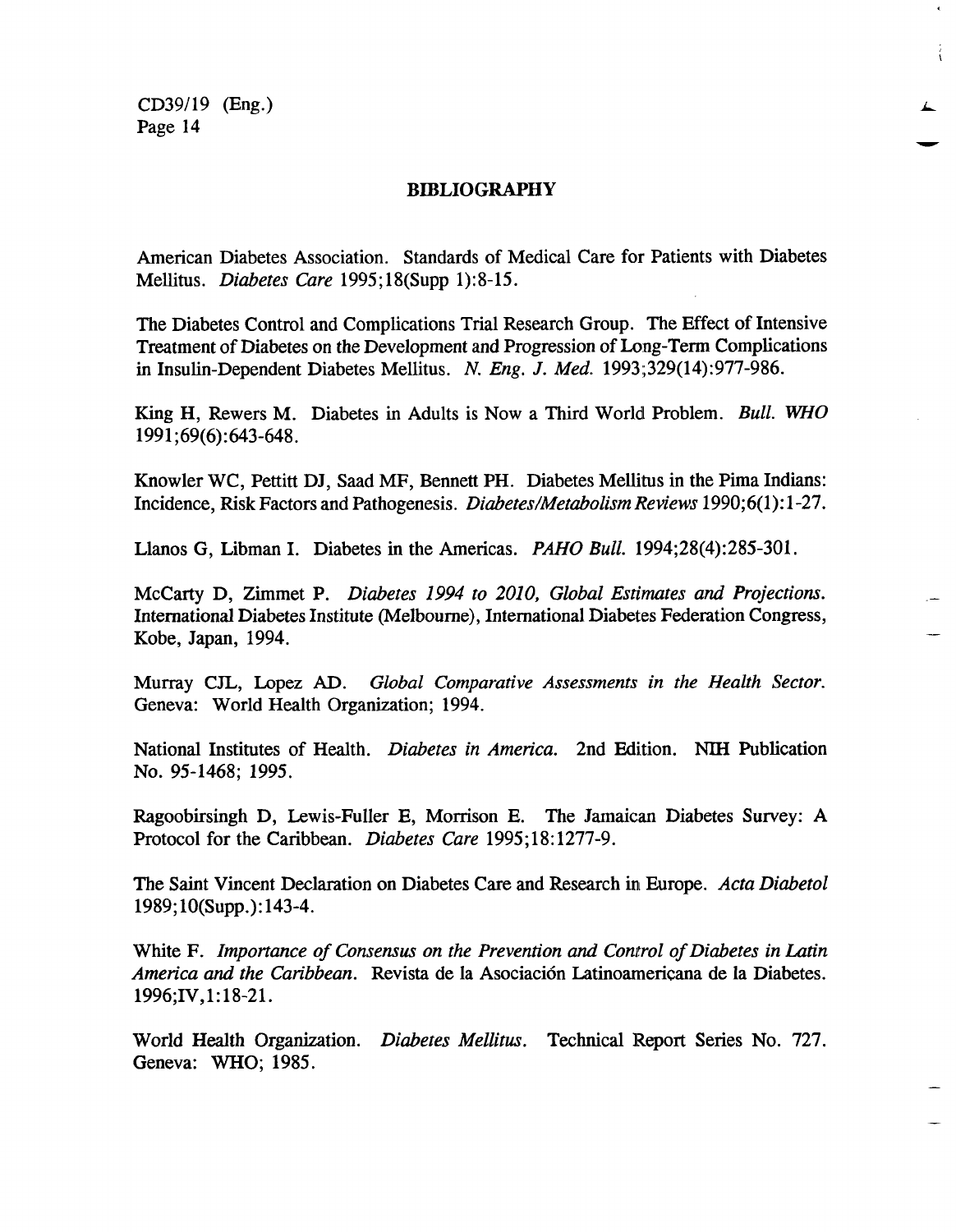*regional committee*



**PAN AMERICAN WORLD HEALTH HEALTH ORGANIZATION ORGANIZATION**



XXXIX Meeting **XLVIII** Meeting

Washington, D.C. September 1996

*Provisional Agenda Item 5.9* CD39/19, Add. I (Eng.)

12 August 1996 ORIGINAL: ENGLISH

#### **DECLARATION** OF **THE** AMERICAS ON **DIABETES**

The Declaration of the Americas on Diabetes, adopted at the regional meeting held in San Juan, Puerto Rico, on 2-4 August 1996, and referred to in Document CD39/19, is annexed. The meeting was cosponsored by the Pan American Health Organization and the International Diabetes Federation; it had participation from 29 countries and representation from ministries of health, professional associations, diabetes societies, private industry, lay organizations, the media, and other international organizations.

The Declaration highlights the growing importance of diabetes in the burden of disease in the population and effective strategies that should be implemented. At the national policy level, people with diabetes should have equal access to employment. At the health policy level, communities should promote healthy diet and exercise for the prevention of the onset of non-insulin-dependent diabetes. At the health services level, the quality of care, including patient education, should be improved, in order to prevent complications in people with the disease and to ensure availability of insulin.

Diabetes itself is an important cause of morbidity and mortality; it is also an underlying cause of cardiovascular disease. It has an impact on the quality of life of affected people and their families, and on the health care system that bears the costs of complications and disability.

The Declaration outlines principles of diabetes program development in the context of integrated noncommunicable disease prevention and control. It seeks participation of all stakeholders and mobilization of existing resources, in addition to training, research, dissemination of information, and partnerships for technical cooperation within and between the Member States.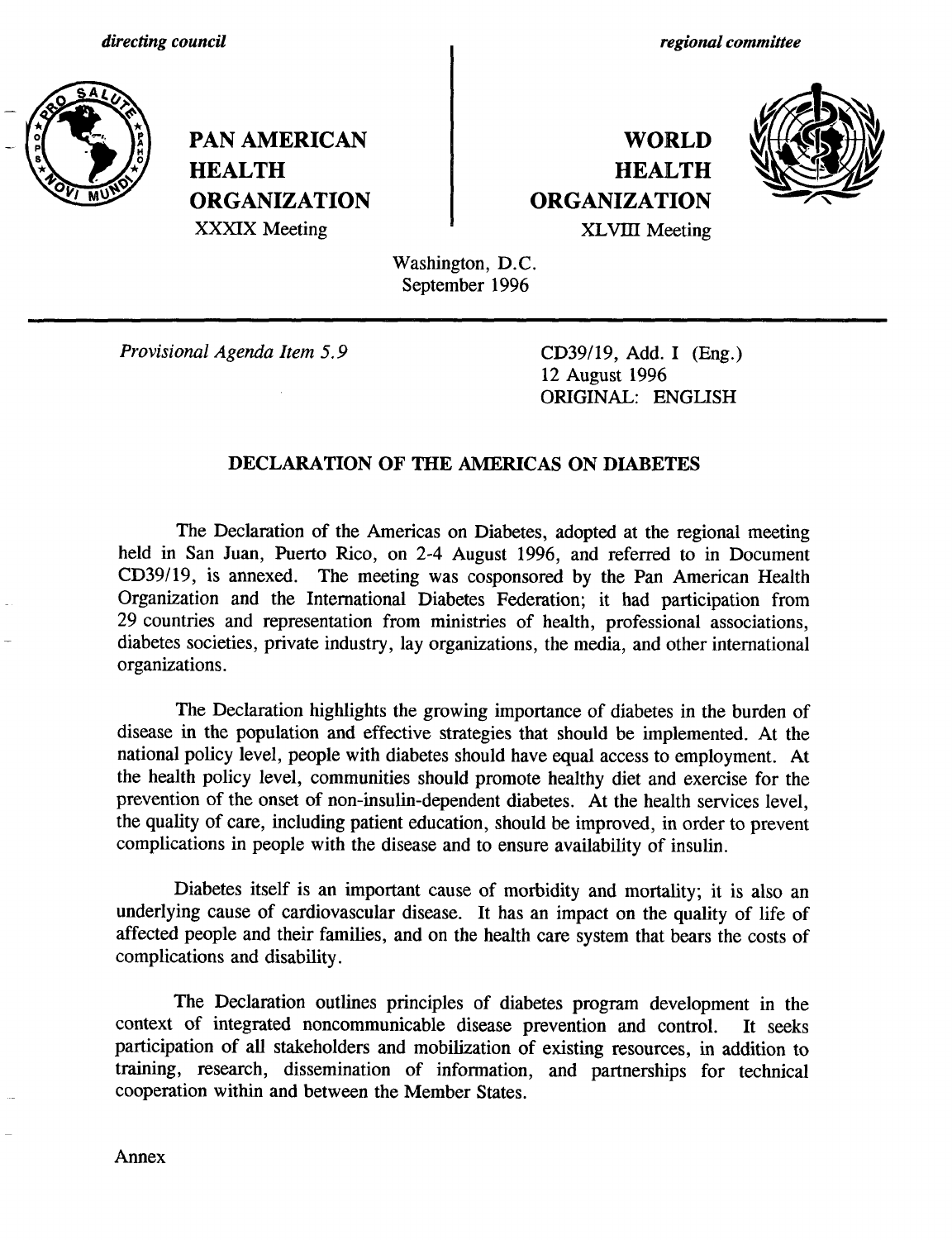#### **DECLARATION** OF **THE AMERICAS ON DIABETES**

#### **Preamble**

Diabetes mellitus is a growing pandemic. In 1996, an estimated 30 million people with diabetes live in the Americas, more than a quarter of the world's total case load. By the year 2010 the Americas case load is expected to increase to 45 million, taking into account demographic aging of populations and trends in underlying risk factors which are related to the process of modernization that is taking place in all developing countries. There is also a higher incidence and prevalence of diabetes in certain ethnic groups in the Americas.

Diabetes is a serious and costly public health problem in the Americas. It adversely affects people of all ages and at all socioeconomic levels. Millions of people with diabetes are not diagnosed. Millions of people with diabetes are not properly treated. The impact of diabetes on societies and individuals is underestimated. People with poorly controlled diabetes have a markedly increased risk for and incidence of heart attack, stroke, blindness, kidney failure, leg amputation, and early death. Not only is their productive life span shortened, but the quality of life of people with diabetes and their families is severely impacted. Scientific evidence clearly demonstrates that much of this human suffering can be prevented.

Diabetes, especially when poorly controlled, can be a major economic burden to the individual and society. Most of the direct costs of diabetes are related to its complications, which can often be reduced, delayed in onset, or, in certain cases, prevented. Depending on the country, available estimates indicate that diabetes may account for 5 %-14% of health care expenditures.

Poverty adversely affects diabetes care. It influences the likelihood of being correctly diagnosed, the quality of education received, the adequacy of care, the affordability of treatment, and the risk of developing serious complications. There is a need to address these inequities in the development of diabetes prevention and control strategies and programs in all countries.

Unless these trends are addressed through the development of more strategic and integrated multisectoral responses, there will be a commensurate increase in severe, costly complications with associated reduced quality of life as well as premature death from diabetes.

With current knowledge and technology, it is possible to promote health and prevent complications in people with diabetes with good glycemic control and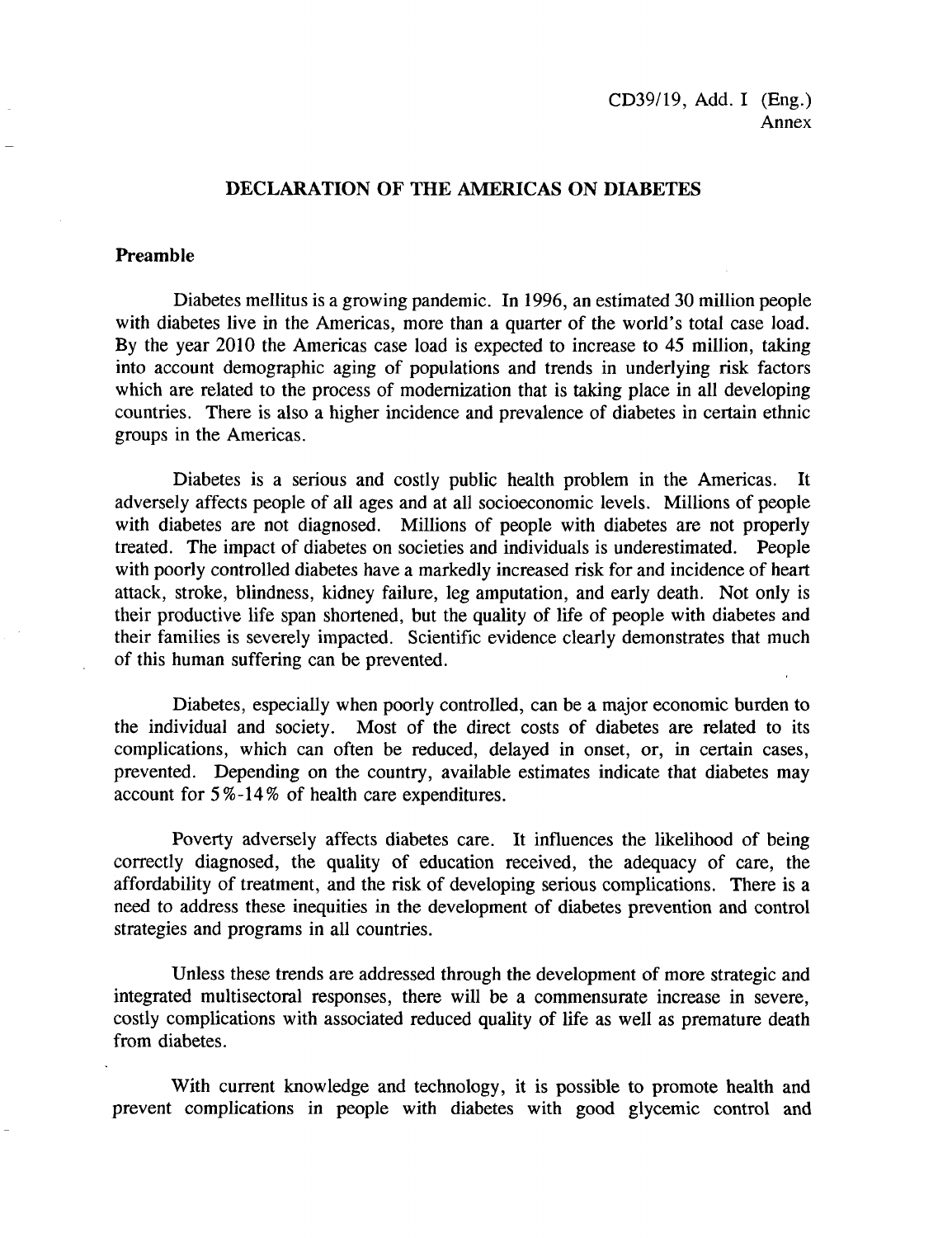modification of cardiovascular risk factors. In relation to what is now known about the preventability of this disease and the efficacy of clinical management, current efforts in its management in all countries fall far short of what is possible. Unfortunately, many people with diabetes are not brought to care. Many who are able to access health care are not receiving the quality of care that is possible even under quite modest circumstances. There are opportunities to redirect the resources that are already being applied in response to this increasing problem in ways that will reduce the rate of increase and the frequency of complications and improve the quality of life for all people with diabetes and their families. There are also opportunities to achieve better care at lower cost per patient through attention to the development and more appropriate use of ambulatory and community care. Equally important is the need to enlist the people affected by diabetes in the health care team so as to achieve a greater measure of selfcare and quality of life for people with diabetes.

It is in the best health, economic, and social interests of all nations to recognize diabetes as a national health priority and to ensure that the resources applied to this problem achieve all that is possible in terms of effectiveness, efficiency, and quality of life.

To change the way things are to the way things ought to be requires a vision, a plan, and commitment on the part of all nations in the Americas to accept the challenge as we move towards the year 2000 and beyond.

#### **Vision**

Better health for people affected by or at risk for diabetes in the Americas by the year 2000 and beyond.

#### **Plan**

To realize this vision, all nations should pursue the following general strategic plan:

1. Recognize diabetes as a serious, common, growing, and costly public health problem. Each nation should determine the true epidemiological and economic burden of diabetes as a basis for establishing its priority on the national health agenda.

2. Develop national diabetes strategies, which should include specific and appropriate goals, process indicators, and outcome measures. To the extent possible this should include reference to quantity, quality, and time.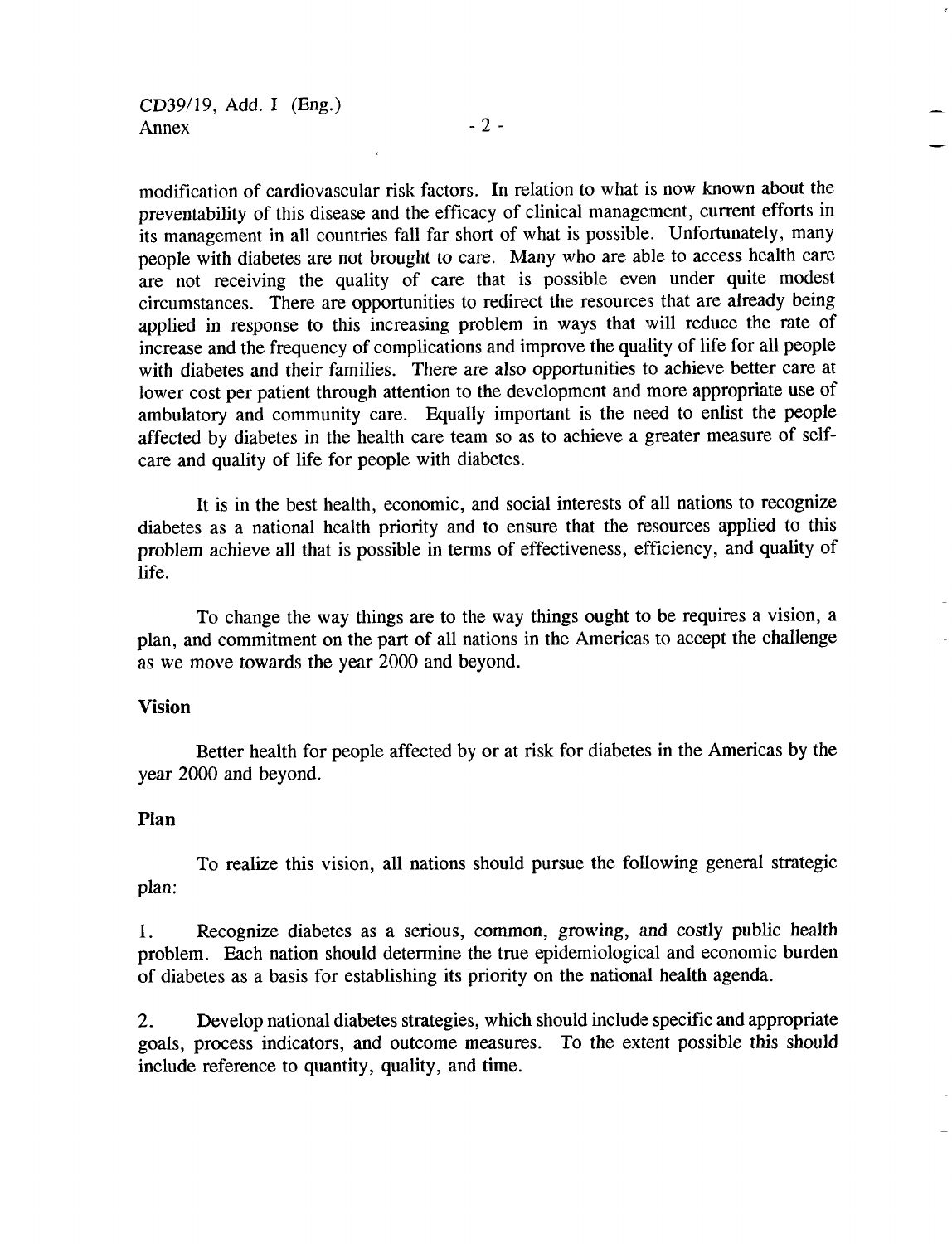3. Develop and implement a national diabetes program to include delivery of quality care, promotion of healthy lifestyles, and prevention of disease, in order to reduce the morbidity and mortality of all people with diabetes and to improve their quality of life. This national diabetes program can be free-standing or integrated with related noncommunicable disease programs.

4. Allocate adequate, appropriate, and sustainable resources to prevent diabetes where possible, manage the disorder, manage and prevent its debilitating consequences, and provide for important research activities. Management skills should be developed at all levels so as to promote the most effective and efficient use of these resources.

5. Develop and implement an integrated health care model involving people affected by diabetes, health care professionals, and a variety of other individuals within the health system. This model combines care and education, ensures communication of information at all relevant levels, and includes continuous quality improvement. Emphasis should be placed on primary health care to achieve early diagnosis, proper treatment, and follow-up care. Clinical practice guidelines should be introduced so that quality care can be standardized and implemented.

6. Ensure that available and affordable insulin and other medications, as well as supplies needed to properly manage diabetes and prevent its disabling complications, are available and affordable to all people with diabetes.

7. Ensure that people affected by diabetes are able to acquire knowledge and skills to enable and empower them to provide self-care for their chronic disease. Ensure that the health care team has the specific knowledge and skills necessary to care for people with diabetes.

8. Develop national organizations to promote public awareness and the well-being of people affected by diabetes and to provide an avenue for participation in the development of national diabetes programs. Recognizing the problem of discrimination that affects many with diabetes, a key role of associations is to promote a supportive environment for persons affected by diabetes and to advocate social equity. Another key role is to support and promote research which can uncover new knowledge on diabetes. This information can be translated to better health care and ways to prevent diabetes and its complications.

9. Develop and implement a common information system for diabetes in the Americas to document and track the attainment of better health for people with diabetes. The data obtained will provide information for development and improvement of patient care as well as for optimizing systems for care delivery and resources for future programs.